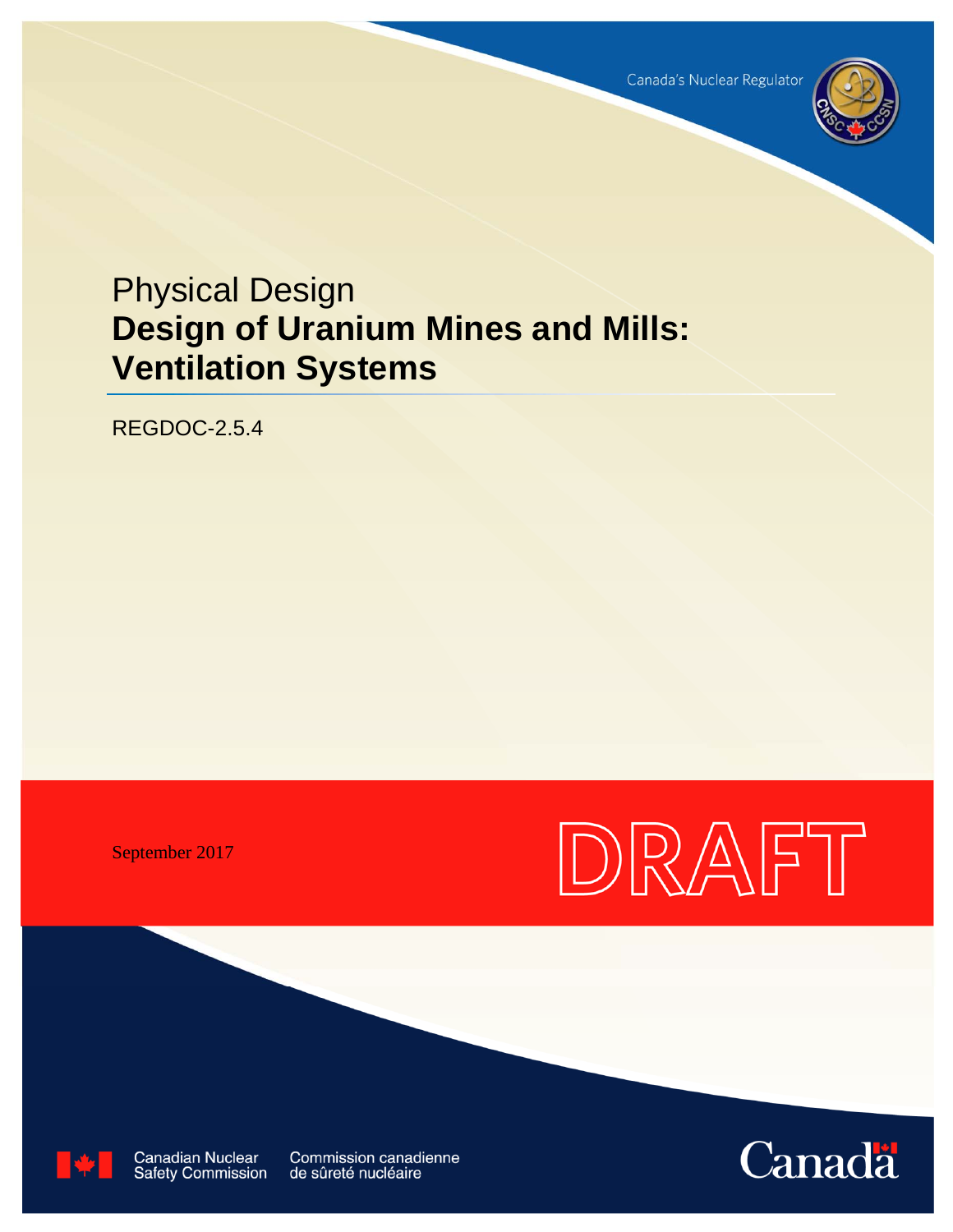#### **Design of Uranium Mines and Mills: Ventilation Systems**

Regulatory document REGDOC-2.5.4

© Canadian Nuclear Safety Commission (CNSC) 2017 PWGSC catalogue number XXXXX ISBN XXXXX

Extracts from this document may be reproduced for individual use without permission provided the source is fully acknowledged. However, reproduction in whole or in part for purposes of resale or redistribution requires prior written permission from the Canadian Nuclear Safety Commission.

*Également publié en français sous le titre : Conception des mines et des usines de concentration d'uranium : Systèmes de ventilation* 

#### **Document availability**

This document can be viewed on the CNSC website. To request a copy of the document in English or French, please contact:

Canadian Nuclear Safety Commission 280 Slater Street P.O. Box 1046, Station B Ottawa, Ontario K1P 5S9 CANADA

Tel.: 613-995-5894 or 1-800-668-5284 (in Canada only) Fax: 613-995-5086 Email: cnsc.information.ccsn@canada.ca Website: nuclearsafety.gc.ca Facebook: facebook.com/CanadianNuclearSafetyCommission YouTube: youtube.com/cnscccsn Twitter: @CNSC\_CCSN

**Publishing history**  [Month year] Version x.0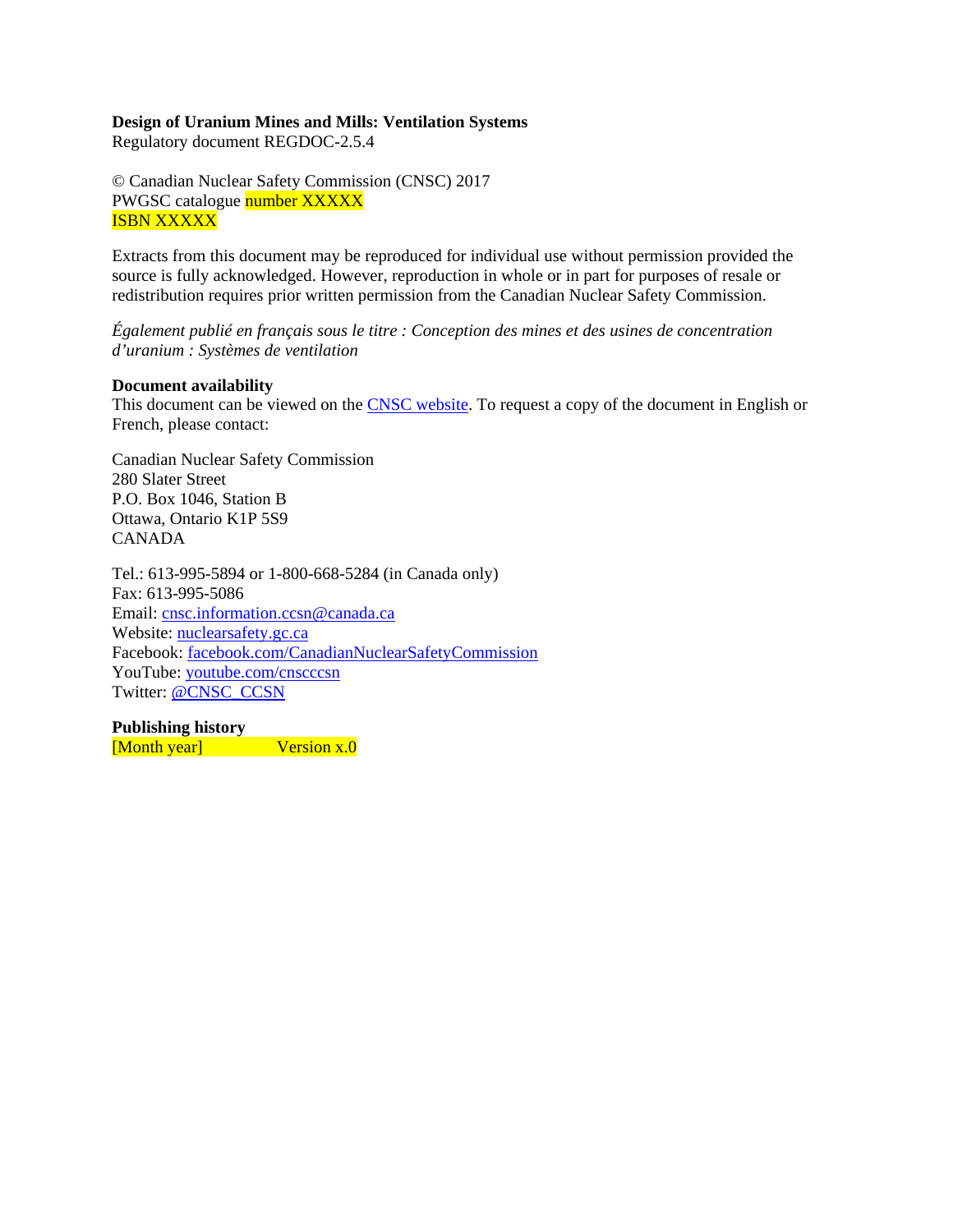# **Preface**

This regulatory document is part of the CNSC's Physical design series of regulatory documents, which also covers design for reactor facilities, laboratories and medical facilities. The full list of regulatory document series is included at the end of this document and can also be found on the CNSC's website.

REGDOC-2.5.4, *Design of Uranium Mines and Mills: Ventilation Systems*, is a guide to help persons meet the requirements for submitting ventilation-related information when applying for a CNSC licence to prepare a site for and construct, operate or decommission a uranium mine or mill.

This document supersedes regulatory document G-221, *A Guide to Ventilation Requirements for Uranium Mines and Mills*, published in June 2003.

REGDOC-2.5.4 is intended to form part of the safety and control measures to be described in a licence application and the documents needed to support that application.

Guidance contained in this document exists to inform the applicant, to elaborate further on requirements or to provide direction to licensees and applicants on how to meet requirements. It also provides more information about how CNSC staff evaluate specific problems or data during their review of licence applications. Licensees are expected to review and consider guidance; should they choose not to follow it, they should explain how their chosen alternate approach meets regulatory requirements.

A graded approach, commensurate with risk, may be defined and used when applying the requirements and guidance contained in this regulatory document. The use of a graded approach is not a relaxation of requirements. With a graded approach, the application of requirements is commensurate with the risks and particular characteristics of the facility or activity.

An applicant or licensee may put forward a case to demonstrate that the intent of a requirement is addressed by other means and demonstrated with supportable evidence.

The requirements and guidance in this document are consistent with modern national and international practices addressing issues and elements that control and enhance nuclear safety. In particular, they establish a modern, risk-informed approach to the categorization of accidents – one that considers a full spectrum of possible events, including events of greatest consequence to the public.

**Important note:** Where referenced in a licence either directly or indirectly (such as through licenseereferenced documents), this document is part of the licensing basis for a regulated facility or activity.

The licensing basis sets the boundary conditions for acceptable performance at a regulated facility or activity, and establishes the basis for the CNSC's compliance program for that regulated facility or activity.

Where this document is part of the licensing basis, the word "shall" is used to express a requirement to be satisfied by the licensee or licence applicant. "Should" is used to express guidance or that which is advised. "May" is used to express an option or that which is advised or permissible within the limits of this regulatory document. "Can" is used to express possibility or capability.

Nothing contained in this document is to be construed as relieving any licensee from any other pertinent requirements. It is the licensee's responsibility to identify and comply with all applicable regulations and licence conditions.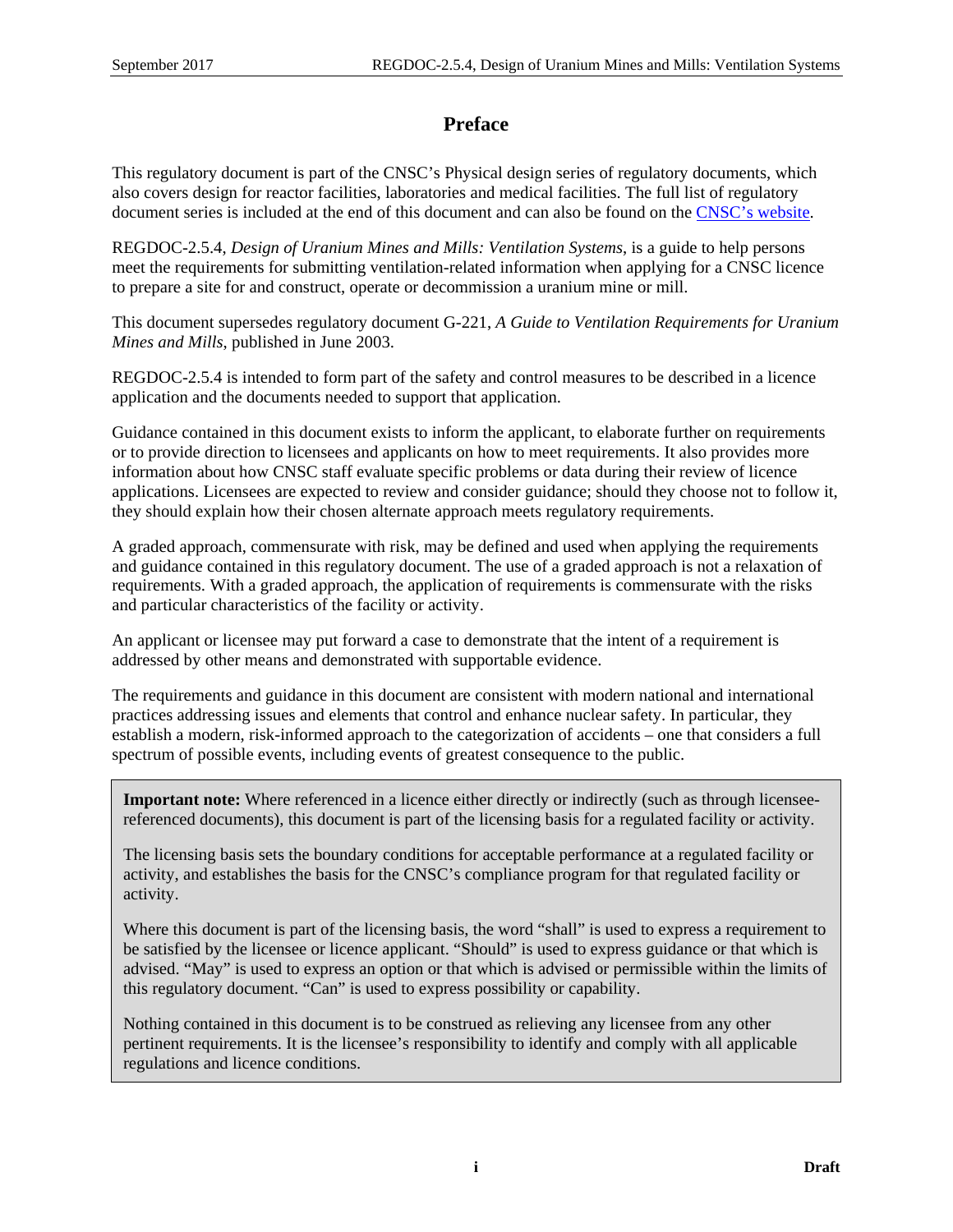# **Table of Contents**

| 1. |     |  |
|----|-----|--|
|    | 1.1 |  |
|    | 1.2 |  |
|    | 1.3 |  |
| 2. |     |  |
|    | 2.1 |  |
|    | 2.2 |  |
|    | 2.3 |  |
|    | 2.4 |  |
| 3. |     |  |
| 4. |     |  |
|    | 4.1 |  |
|    | 4.2 |  |
|    | 4.3 |  |
|    | 4.4 |  |
| 5. |     |  |
|    |     |  |
|    |     |  |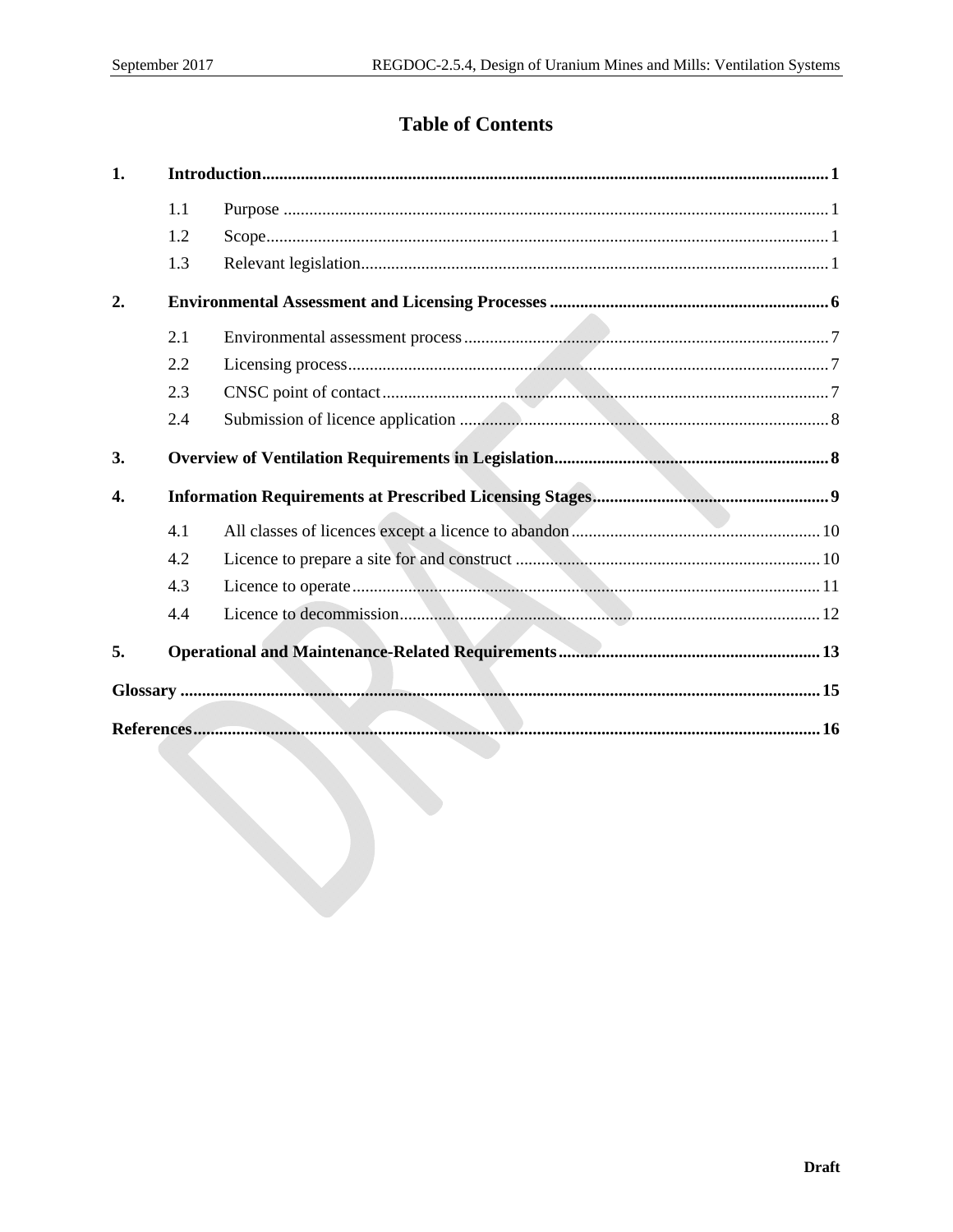# **Design of Uranium Mines and Mills: Ventilation Systems**

#### **1. Introduction**

#### **1.1 Purpose**

REGDOC-2.5.4, *Design of Uranium Mines and Mills: Ventilation Requirements*, aims to help persons address the requirements for submitting ventilation-related information when applying for a CNSC licence to prepare a site for and construct, operate or decommission a uranium mine or mill.

Provincial and territorial mining regulations for ventilation apply, unless exceeded by the requirements for nuclear safety noted in this document.

This regulatory document is also intended to help applicants for a uranium mine or mill licence understand their operational and maintenance obligations for ventilation systems.

#### **1.2 Scope**

REGDOC-2.5.4 is relevant to any application for a CNSC licence to prepare a site for and construct, operate or decommission a uranium mine or mill. This guide summarizes the ventilation-related obligations of uranium mine and mill licensees, and also describes and discusses the ventilationrelated information that licence applicants should typically submit to meet regulatory requirements.

The regulatory document pertains to any ventilation of uranium mines and mills for the purpose of assuring the radiation safety of workers and onsite personnel. This ventilation may be associated with any underground or surface area or premise that is licensable by the CNSC as part of a uranium mine or mill. These areas and premises typically include mine workings, mill buildings, and other areas or premises involving or potentially affected by radiation or radioactive materials. Examples of the latter include offices, effluent treatment plants, cafeterias, lunchrooms and personnel change rooms.

This document may also assist in the design ventilation systems for deep geologic repositories.

#### **1.3 Relevant legislation**

The provisions of the *Nuclear Safety and Control Act* (NSCA) and regulations that are relevant to this regulatory document include:

 Section 26 of the NSCA states that "no person shall, except in accordance with a licence, (a) possess, transfer, import, export, use or abandon a nuclear substance, prescribed equipment or prescribed information;

(b) mine, produce, refine, convert, enrich, process, reprocess, package, transport, manage, store or dispose of a nuclear substance;

(c) produce or service prescribed equipment;

(d) operate a dosimetry service for the purposes of this Act;

(e) prepare a site for, construct, operate, modify, decommission or abandon a nuclear facility; or (f) construct, operate, decommission or abandon a nuclear-powered vehicle or bring a nuclear powered vehicle into Canada."

 Section 7 of the *General Nuclear Safety and Control Regulations* states that "An application for a licence or for the renewal, suspension in whole or in part, amendment, revocation or replacement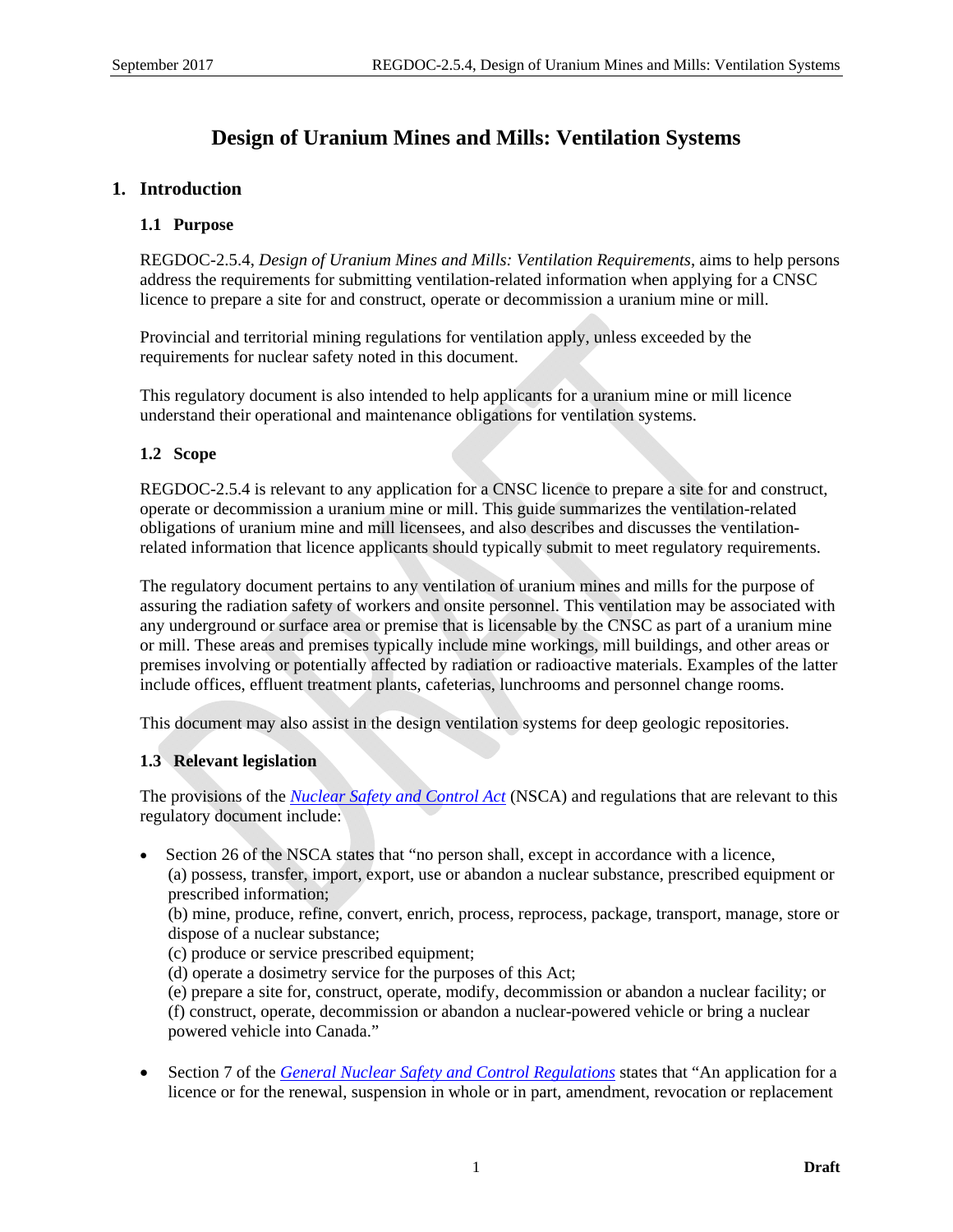of a licence may incorporate by reference any information that is included in a valid, expired or revoked licence"

 Section 15 of the *General Nuclear Safety and Control Regulations* states that "Every applicant for a licence and every licensee shall notify the Commission of

(a) the persons who have authority to act for them in their dealings with the Commission; (b) the names and position titles of the persons who are responsible for the management and control of the licensed activity and the nuclear substance, nuclear facility, prescribed equipment or prescribed information encompassed by the licence; and

(c) any change in the information referred to in paragraphs (a) and (b), within 15 days after the change occurs."

 Section 3 of the *Uranium Mines and Mills Regulations* (UMMR) states that "An application for a licence in respect of a uranium mine or mill, other than a licence to abandon, shall contain the following information in addition to the information required by section 3 of the *General Nuclear Safety and Control Regulations*:

(a**)** in relation to the plan and description of the mine or mill,

(i) a description of the site evaluation process and of the investigations and preparatory work to be done at the site and in the surrounding area,

(ii) a surface plan indicating the boundaries of the mine or mill and the area where the activity to be licensed is proposed to be carried on,

(iii) a plan showing the existing and planned structures, excavations and underground development

(iv) a description of the mine or mill, including the installations, their purpose and capacity, and any excavations and underground development,

(v) a description of the site geology and mineralogy,

(vi) a description of any activity that may have an impact on the development of the mine or mill, including any mining-related activity that was carried on at the site before the date of submission of the application to the Commission,

(vii) a description of the design of and the maintenance program for every eating area,

(viii) the proposed plan for the decommissioning of the mine or mill, and

(ix) a description of the proposed emergency power systems and their capacities;

(b) in relation to the activity to be licensed,

(i) a description of and the schedule for the planned activity,

(ii) a description of the proposed methods for carrying on the activity,

(iii) a list of the categories of material proposed to be mined and a description of the criteria used to determine those categories,

(iv) the anticipated duration of the activity, and

(v) the proposed quality assurance program for the activity;

(c) in relation to the environment and waste management,

(i) the program to inform persons living in the vicinity of the mine or mill of the general nature and characteristics of the anticipated effects of the activity to be licensed on the environment and the health and safety of persons,

(ii) the program to determine the environmental baseline characteristics of the site and the surrounding area,

(iii) the effects on the environment that may result from the activity to be licensed, and the measures that will be taken to prevent or mitigate those effects,

(iv) the proposed positions for and qualifications and responsibilities of environmental protection workers,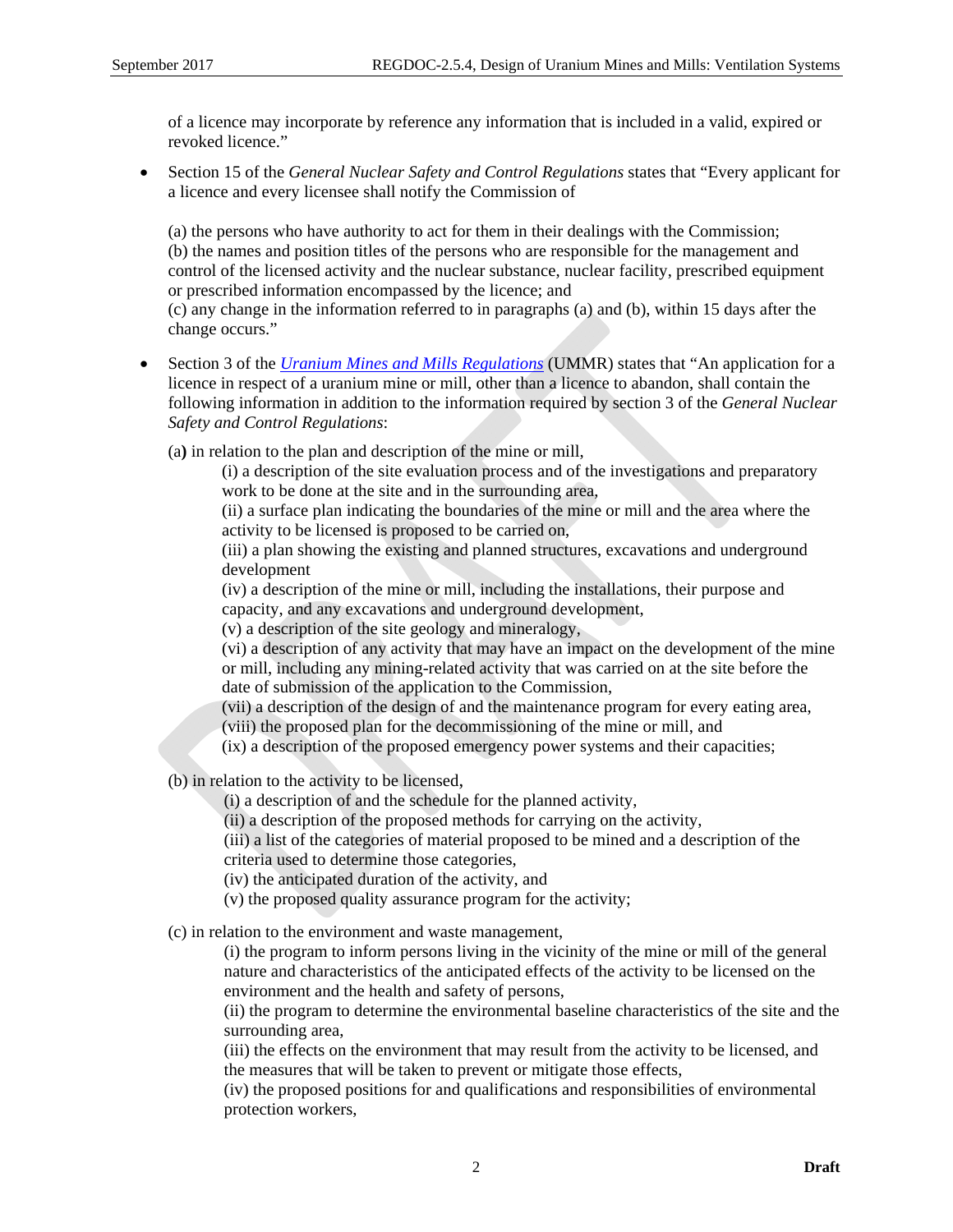(v) the proposed environmental protection policies and programs,

(vi) the proposed effluent and environmental monitoring programs,

(vii) the proposed location, the proposed maximum quantities and concentrations, and the anticipated volume and flow rate of releases of nuclear substances and hazardous substances into the environment, including their physical, chemical and radiological characteristics,

(viii) the proposed measures to control releases of nuclear substances and hazardous substances into the environment,

(ix) a description of the anticipated liquid and solid waste streams within the mine or mill, including the ingress of fresh water and any diversion or control of the flow of uncontaminated surface and ground water,

(x) the proposed measures to prevent or mitigate the effects of accidental releases of nuclear substances and hazardous substances on the environment, the health and safety of persons and the maintenance of security, including measures to

(A) assist off-site authorities in planning and preparing to limit the adverse effects of an accidental release,

(B) notify off-site authorities of an accidental release or the imminence of an accidental release,

(C) report information to off-site authorities during and after an accidental release,

(D) assist off-site authorities in dealing with the adverse effects of an accidental release, and

(E) test the implementation of the measures to control the adverse effects of an accidental release,

(xi) the anticipated quantities, composition and characteristics of backfill, and

(xii) a description of the proposed waste management system;

(d) in relation to health and safety,

(i) the effects on the health and safety of persons that may result from the activity to be licensed, and the measures that will be taken to prevent or mitigate those effects, (ii) the proposed program for selecting, using and maintaining personal protective equipment,

(iii) the proposed worker health and safety policies and programs,

(iv) the proposed positions for and qualifications and responsibilities of radiation protection workers,

(v) the proposed training program for workers,

(vi) the proposed measures to control the spread of any radioactive contamination,

(vii) the proposed ventilation and dust control methods and equipment for controlling air quality, and

(viii) the proposed level of effectiveness of and inspection schedule for the ventilation and dust control systems; and

(e) in relation to security, the proposed measures to alert the licensee to acts of sabotage or attempted sabotage at the mine or mill."

#### • Section 4 of the UMMR states that:

"(1) In this section, *action level* means a specific dose of radiation or other parameter that, if reached, may indicate a loss of control of part of a licensee's radiation protection program or environmental protection program, and triggers a requirement for specific action to be taken.

(2) An application for a licence in respect of a uranium mine or mill, other than a licence to abandon, shall contain a proposed code of practice that includes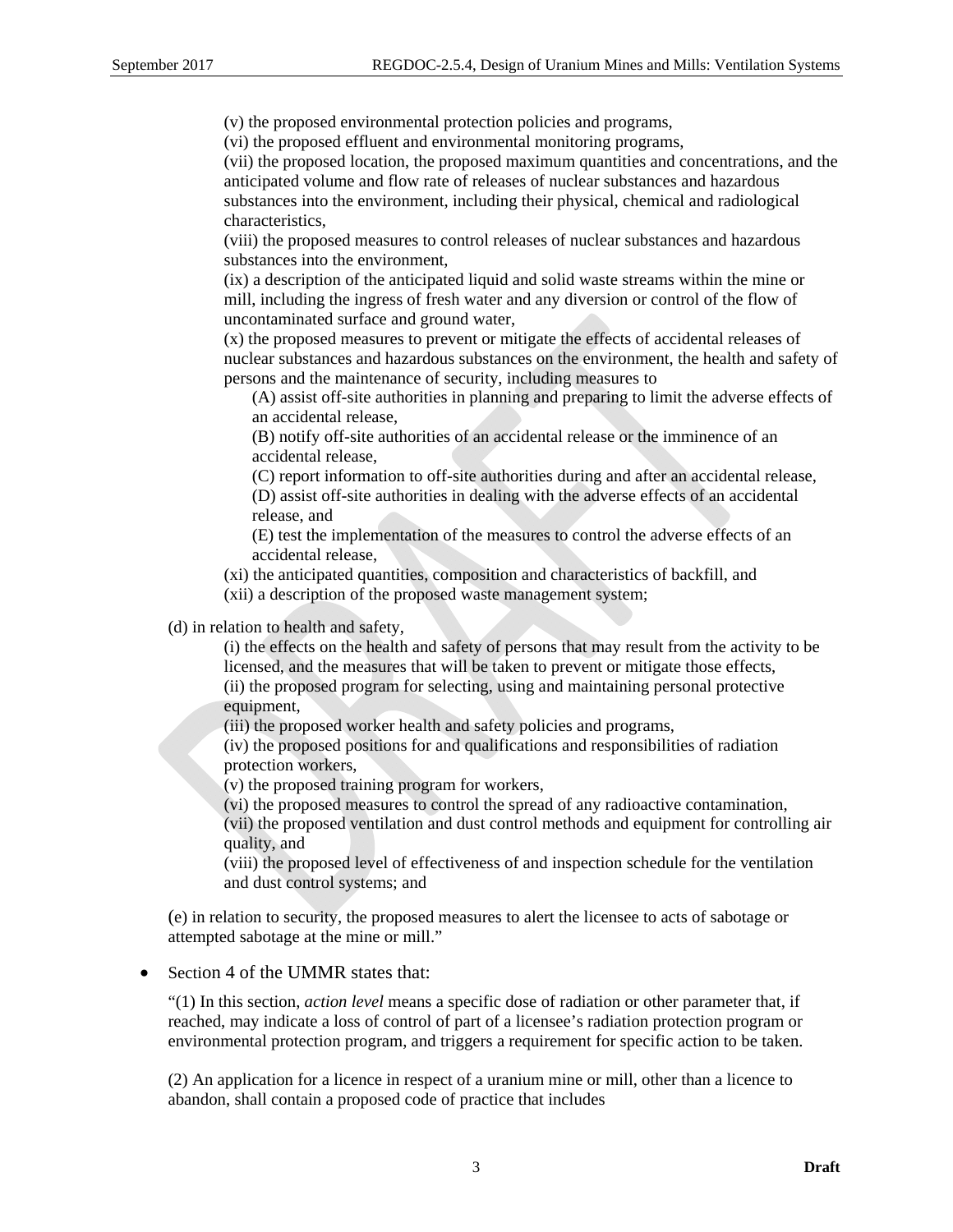- (a) any action level that the applicant considers appropriate for the purpose of this subsection;
- (b) a description of any action that the applicant will take if an action level is reached; and
- (c) the reporting procedures that will be followed if an action level is reached."
- Section 5 of the UMMR states that:

"(1) An application for a licence to prepare a site for and construct a uranium mine shall contain the following information in addition to the information required by section 3 and subsection 4(2):

(a) a description of the proposed design of the mine;

(b) the proposed construction program, including its schedule;

(c) a description of the components, systems and equipment proposed to be installed at the mine, including their design operating conditions;

(d) the proposed quality assurance program for the design of the mine;

(e) the results of a process-hazard analysis and a description of how those results have been taken into account;

(f) a description of the proposed design, construction and operation of the waste management system, including the measures to monitor its construction and operation, the construction schedule, the contingency plans for construction and the measures to control the movement of water in existing waterways;

(g) a description of the proposed disposition of the ore;

(h) the anticipated quantities and grade of ore and waste rock that will be removed, their proposed storage location, and the proposed method, program and schedule, for their removal and disposal;

(i) the proposed mining methods and programs; and

(j) the proposed commissioning plan for the components, systems and equipment to be installed at the mine.

(2) An application for a licence to prepare a site for and construct a uranium mill shall contain the following information in addition to the information required by section  $3$  and subsection  $4(2)$ :

(a) a description of the proposed design of the mill;

(b) the proposed construction program, including its schedule;

(c) a description of the components, systems and equipment proposed to be installed at the mill, including their design operating conditions;

(d) the proposed quality assurance program for the design of the mill;

(e) the results of a process-hazard analysis and a description of how those results have been taken into account;

(f) a description of the proposed design, construction and operation of the waste management system, including the measures to monitor its construction and operation, the construction schedule, the contingency plans for construction and the measures to control the movement of water in existing waterways;

(g) the proposed milling methods and programs;

(h) a description of all proposed laboratory facilities and programs; and

(i) the proposed commissioning plan for the components, systems and equipment to be installed at the mill."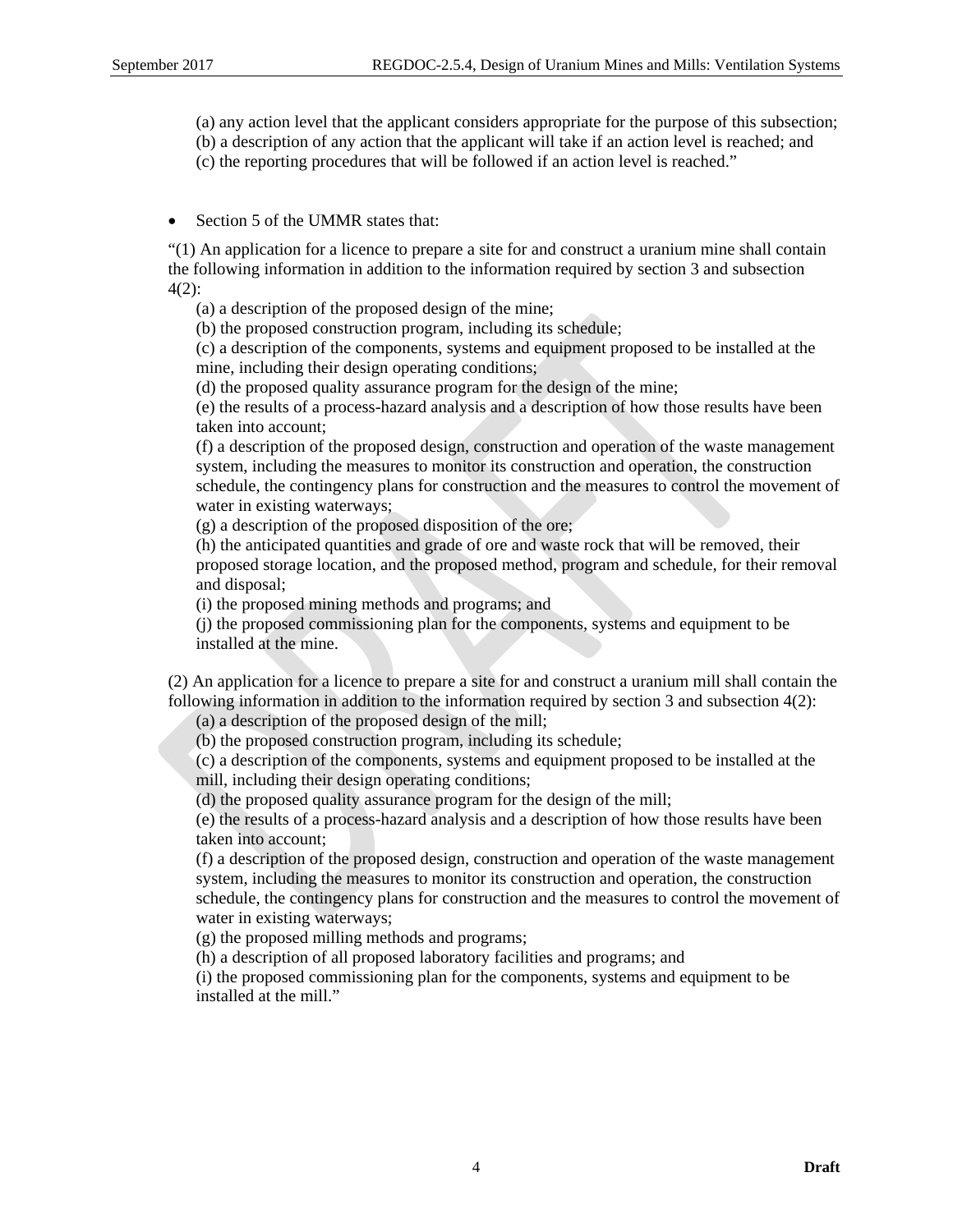• Section 6 of the UMMR states that:

"(1)An application for a licence to operate a uranium mine shall contain the following information in addition to the information required by section 3 and subsection 4(2):

(a) the results of any commissioning work;

(b) a description of the structures, components, systems and equipment at the mine, including any changes to their design and their design operating conditions as a result of the commissioning;

(c) the proposed policies, methods and programs for operating and maintaining the mine; and (d) the proposed methods for handling, storing, loading and transporting nuclear substances and hazardous substances.

(2) An application for a licence to operate a uranium mill shall contain the following information in addition to the information required by section 3 and subsection 4(2):

(a) the results of any commissioning work;

(b) a description of the structures, components, systems and equipment at the mill, including any changes to their design and their design operating conditions as a result of the commissioning;

(c) the proposed policies, methods and programs for operating and maintaining the mill; (d) the proposed methods for handling, storing and loading concentrates and uranium-bearing material, both solid and liquid;

(e) the proposed operating schedule;

(f) the daily and annual design capacity of the mill, and the expected recovery and composition of mill feed, concentrates and tailings; and

(g) a description of the proposed operation of the waste management system."

 Section 7 of the UMMR states that "An application for a licence to decommission a uranium mine or mill shall contain the following information in addition to the information required by section 3 and subsection 4(2):

 (a) a description of and the proposed schedule for the decommissioning work, including the proposed starting date and the expected completion date of the decommissioning work and the rationale for the schedule;

(b) the land, buildings, structures, components, systems, equipment, nuclear substances and hazardous substances that will be affected by the decommissioning;

(c) the proposed measures, methods and programs for carrying on the decommissioning; and (d) a description of the planned state of the site upon completion of the decommissioning work."

• Section 10 of the UMMR states that "Every licensee shall" (a) establish, implement and maintain written operating procedures for the licensed activity; (b) train its workers to perform their work in accordance with the operating procedures; and (c) audit its workers for the purpose of verifying compliance with the operating procedures."

• Section 11 of the UMMR states that Every licensee shall, with respect to the ventilation systems established in accordance with the licence, (a) ensure that each main fan is equipped with a device that provides a warning signal when the main fan is not functioning properly; (b) ensure that a person is designated to receive and respond to a warning signal provided by

a device referred to in paragraph (a); and (c) implement measures to prevent any person or activity from interfering with the proper

operation of the ventilation systems."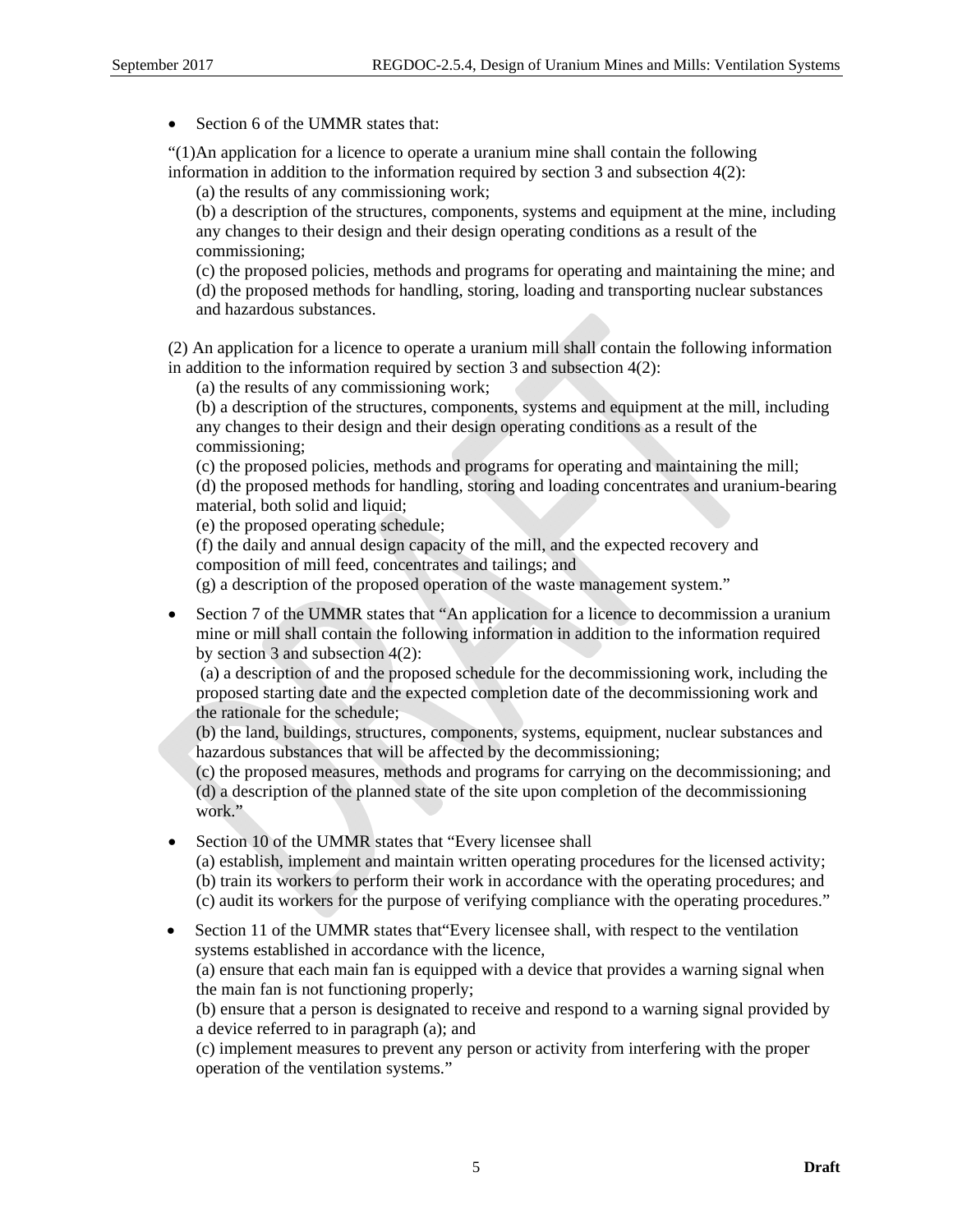• Section 12 of the UMMR states that: "(1) Where a ventilation system in a work place is not functioning in accordance with a licence, the licensee shall (a) implement alternative measures to protect the health and safety of its workers; and (b) ensure that only the work necessary to restore that system is performed in the work place. (2) Before a worker performs any work that is necessary to restore a ventilation system, the licensee shall inform the worker of the protective measures that have been taken and are to be taken in connection with the work." • Section 16 of the UMMR states that: "(1) Every licensee shall keep a record of (a) its operating and maintenance procedures;

(b) its mine plans showing the actual and planned mine workings;

(c) the schedules for all of its planned mining operations;

(d) the plans of every tailings-containment structure and area and every diversion structure and system associated with the waste management system;

(e) the design of the uranium mine or mill and of the components and systems installed at the mine or mill;

(f) the method and relevant data used to ascertain the doses of radiation received by the workers at the uranium mine or mill and the intake of radioactive nuclear substances by those workers;

(g) any measurement made in accordance with the licence or the regulations made under the Act;

(h) the inspections and maintenance carried out in accordance with the licence or the regulations made under the Act;

- (i) the quantity of air delivered by each main fan;
- (j) the performance of each dust control system; and
- (k) the training received by each worker.
- (2) Every licensee shall make the records referred to in subsection (1) available at the uranium mine or mill to the workers and a workers' representative.
- (3) Every licensee shall retain a record of the training referred to in paragraph (1)(k) for the period that the worker is employed at the uranium mine or mill.
- (4) Every licensee shall post, at a location within the uranium mine or mill that is accessible to all workers and where it is most likely to come to their attention, a record of the measurements made in respect of every work place in accordance with the licence and these Regulations."

#### **2. Environmental Assessment and Licensing Processes**

The *Nuclear Safety and Control Act* obliges the CNSC to determine, before issuing a licence, whether the applicant for the licence is qualified and will make adequate provision for the health and safety of persons, national security and protection of the environment and measures required to implement Canada's international obligations. To make these determinations, the CNSC needs credible and relevant information from applicants.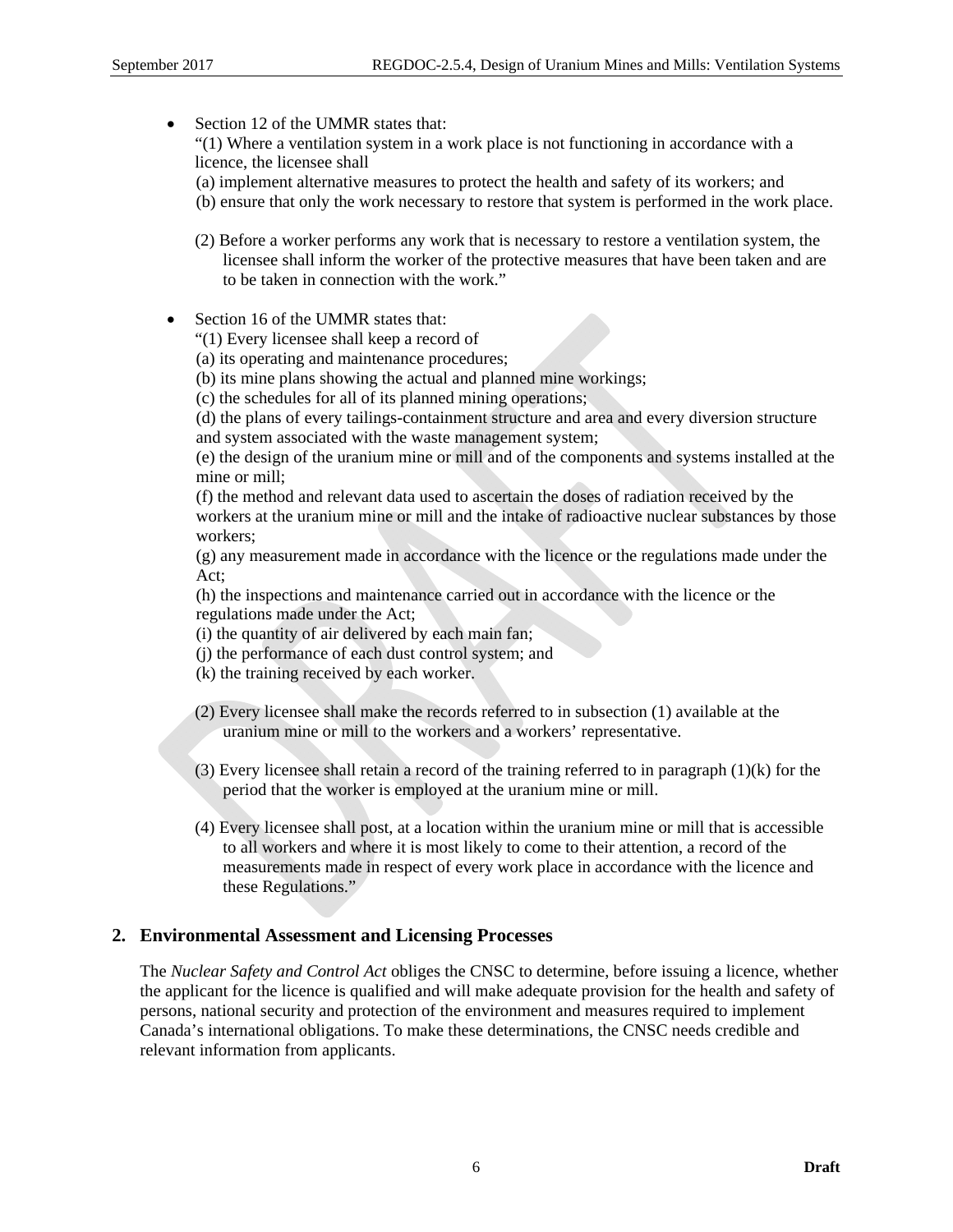#### **2.1 Environmental assessment process**

Upon receipt of a licence application to prepare a site for and construct an uranium mine and/or mill facility and a complete project description, the CNSC determines whether the activity in the application requires an environmental assessment (EA) pursuant to the *Canadian Environmental Assessment Act*, *2012* (CEAA 2012). The CEAA 2012 sets out the federal EA process in Canada; EAs under the CEAA 2012 identify if a specific project is likely to cause significant environmental effects, and determine whether those effects can be mitigated. By considering environmental effects and mitigation early in project planning, potential delays and unnecessary costs can be avoided or reduced.

The CNSC is the sole federal responsible authority for conducting an EA for designated projects identified in the *Regulations Designating Physical Activities*. For additional information on EAs under the CEAA 2012 and the CNSC licensing process, refer to REGDOC-3.5.1, *Licensing Process for Class I Facilities and Uranium Mines and Mills*. For additional information on the EA process under the CEAA 2012, refer to REGDOC-2.9.1, *Environmental Protection: Environmental Principles, Assessments and Protection Measures*.

#### **2.2 Licensing process**

The CNSC's licensing process for uranium mines and mills follows the stages laid out in the *Uranium Mines and Mills Regulations*, proceeding progressively through site preparation and construction, operating, decommissioning and abandonment phases. At each licensing stage, the CNSC determines if the licence applicant is qualified and has made adequate provision for the protection of the environment, the health and safety of persons, and the maintenance of national security and measures required to implement international obligations to which Canada has agreed. If satisfied, the CNSC may issue a licence that contains appropriate conditions.

Typically, a CNSC licence incorporates the applicant's commitments and any other conditions that the CNSC considers necessary in the interests of health and safety of persons, national security and protection of the environment.

The information required by the CNSC at each licence application stage is influenced by case-specific circumstances. Typically, the information supplied at one stage serves as a building block for the next. An application for a CNSC licence may include new information or, in accordance with section 7 of the *General Nuclear Safety and Control Regulations*, it may incorporate by reference any information that is contained in another CNSC-issued licence. For additional information on EAs under the CEAA 2012 and the CNSC licensing process, refer to REGDOC-3.5.1, *Licensing Process for Class I Facilities and Uranium Mines and Mills*.

#### **2.3 CNSC point of contact**

The CNSC assigns every applicant or licensee a single point of contact, who can clarify or explain the information in this document if necessary.

The applicant should contact the CNSC early on to request the name and contact information of the person assigned to their application.

To contact the CNSC: Tel.: 613-995-5894 or 1-800-668-5284 (in Canada only) Fax: 613-995-5086 Email: info@cnsc-ccsn.gc.ca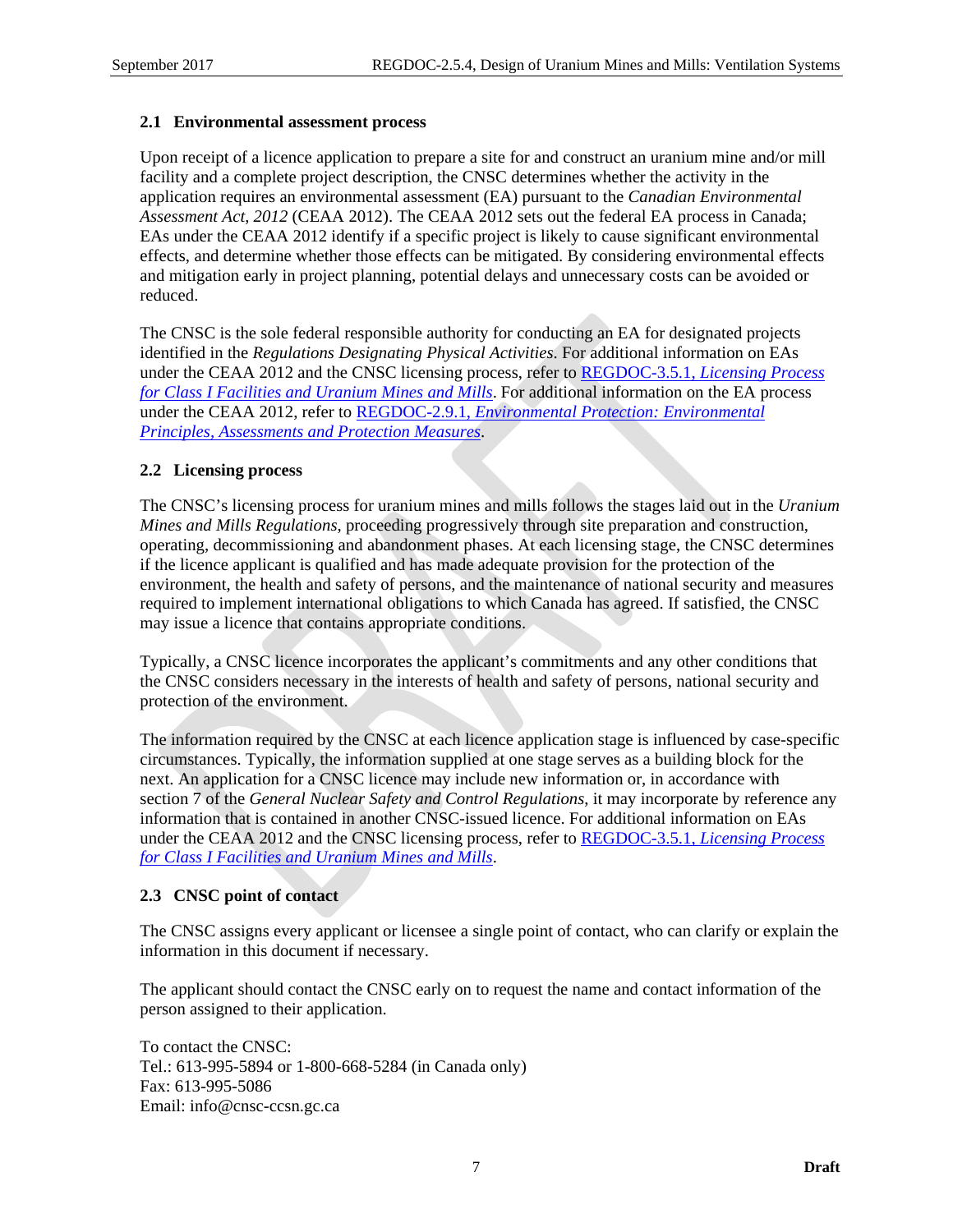#### **2.4 Submission of licence application**

The applicant should ensure that the application is complete, dated and signed by the appropriate authority (the licence applicant), and that all supporting documents are clearly identified and crossreferenced.

If the licence application is subject to the *Canadian Nuclear Safety Commission Cost Recovery Fees Regulations*, payment must be enclosed. For further details, contact the CNSC Cost Recovery Group at (613) 995-5894 or toll-free at 1-888-229-2672.

The applicant should send two printed copies of the signed and dated application to the Commission at the following address:

Commission Secretary Canadian Nuclear Safety Commission P.O. Box 1046, Station B 280 Slater Street Ottawa, ON K1P 5S9

As required by section 27 of the *General Nuclear Safety and Control Regulations*, the applicant must keep a complete copy of the application for their records.

Applicants are strongly encouraged to submit the documents in electronic format (for example, on secure memory devices).

All information submitted is subject to the provisions of the *Access to Information Act* and the *Privacy Act*. It is the responsibility of the applicant to identify and justify any material that is not suitable for disclosure in accordance with those acts.

#### **3. Overview of Ventilation Requirements in Legislation**

The *Uranium Mines and Mills Regulations* contain both direct and indirect references to the ventilation of uranium mines or mills. Section 3 is a comprehensive summary of the general information to be included in an application for a uranium mine or mill licence, except for a licence to abandon. The section includes requirements that pertain exclusively to the ventilation of uranium mines or mills, as well as others that encompass, but are not limited to, ventilation-related matters.

Sections 4, 5, 6 and 7 of the *Uranium Mines and Mills Regulations* address ventilation systems and related matters, among other topics. These subjects include:

- codes of practice
- design of the mine or mill
- results of commissioning work
- design of equipment, systems and components
- quality assurance
- commissioning plans
- operating, maintenance and decommissioning policies, methods and procedures

Section 10 pertains to both ventilation-related and non-ventilation-related matters. It requires uranium mine and mill licensees to:

establish, implement and maintain written operating procedures for their licensed activities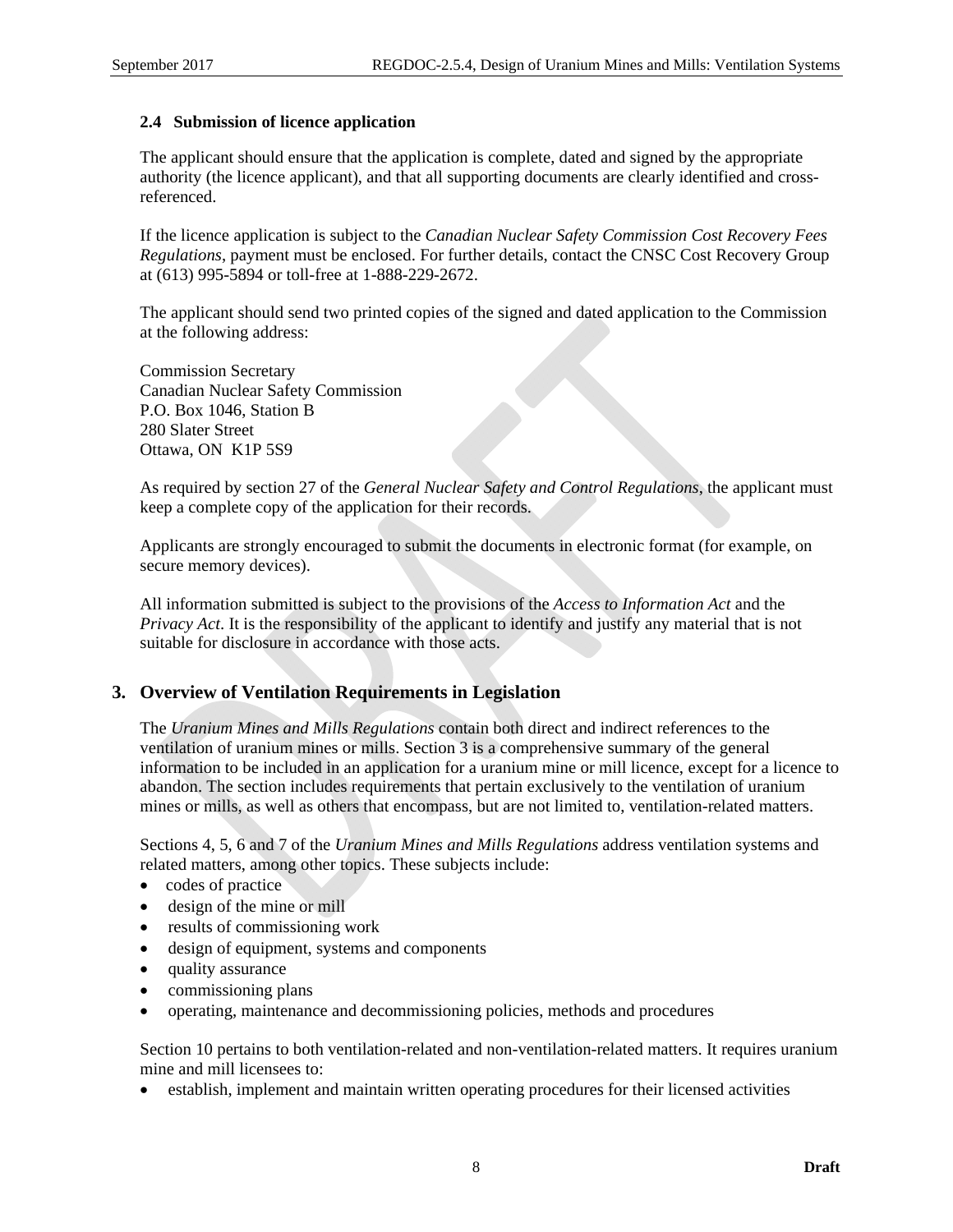- train their workers to perform work in accordance with operating procedures
- audit their workers for the purpose of verifying compliance with operating procedures

Sections 11 and 12 specify the actions to be taken by CNSC licensees with respect to the operation or malfunction of ventilation systems.

Section 16 requires licensees to keep certain records, including those for ventilation systems and activities, and to make these records available to workers and workers' representatives.

#### **4. Information Requirements at Prescribed Licensing Stages**

Radiation safety in uranium mines and mills depends partly on the provision of adequate ventilation in the workplace, and the ventilation-related requirements discussed in this guide appear in the *Uranium Mines and Mills Regulations* (UMMR). Historically, uranium mines and mills have used active or passive ventilation measures to limit concentrations of airborne radioactivity in workplaces. When properly designed, constructed, monitored and maintained, such systems have proven to be practical and effective in reducing radiation hazards.

Under the UMMR*,* applicants for all classes of uranium mine and mill licences, except a licence to abandon, are responsible for submitting prescribed information pertaining to any proposed ventilation systems or activities. These information requirements will vary with the licensing stage. For example, an application for a uranium mine or mill operating licence should typically include a description of the finalized proposal (i.e., the "policies, methods and procedures") for operating and maintaining any proposed ventilation system and "as-built" design details, whereas more preliminary information on operating and maintenance policies, methods and procedures might suffice at the siting and construction stage. Conversely, proponents who plan to use unproven or novel technologies or methods might need to provide more rigorous substantiations at an earlier licensing stage than proponents of more conventional, proven approaches.

For uranium mines and mills that fall under the *Nuclear Safety and Control Act* (NSCA) and regulations, the ventilation-related measures and activities proposed will depend partly on unique combinations of legislated requirements and case-specific factors, at all stages of the licensing process. These factors will reflect the options open to applicants or proponents and their respective preferences, and include site, environmental and technological constraints, such as ore-body characteristics, mining and processing technologies, facility designs and operating methods.

In addition to fulfilling regulatory requirements, proponents of uranium mine or mill projects may be assigned additional undertakings to complete. Supplemental work, or undertakings, can be identified through either the environmental assessment review process or licensing hearings, or both. Undertakings and conditions can be assigned by the CNSC or other government bodies from which approvals are required.

At all licensing stages, the CNSC will review any proposed ventilation systems or activities against regulatory requirements, and will consider relevant information that pertains directly or indirectly to the systems or activities. The NSCA and regulations do not prescribe the form of applications for uranium mine or mill licences, but state only the type of information that is to be included. However, to aid regulatory review, the information contained in licence applications should be organized and presented clearly and logically.

The following sections summarize and discuss information requirements for uranium mine and mill ventilation systems.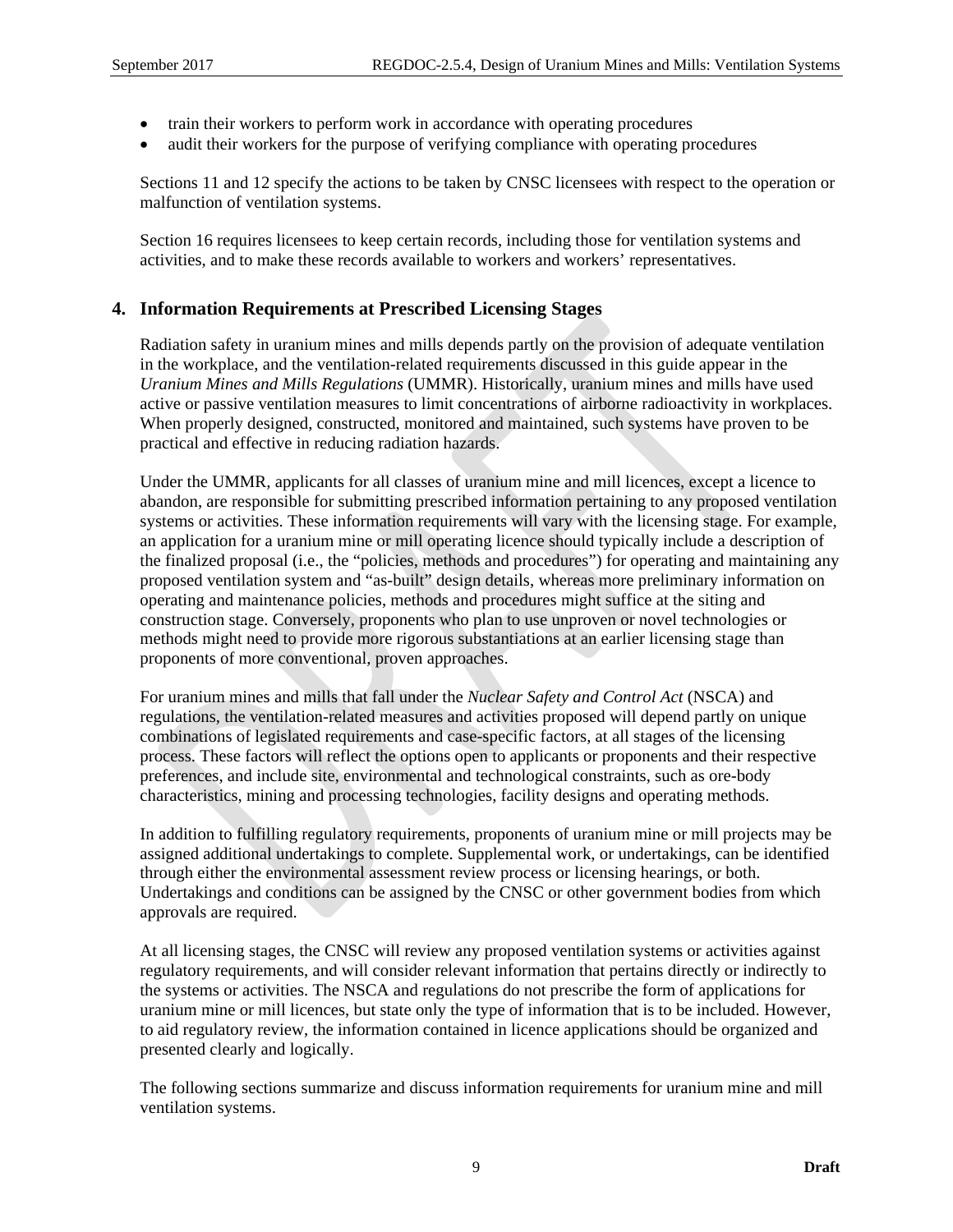#### **4.1 All classes of licences except a licence to abandon**

#### **Requirements**

Subparagraphs  $3(d)(vii)$  and  $3(d)(viii)$  of the UMMR require an application for any CNSC licence in respect of a uranium mine or mill, other than a licence to abandon, to contain descriptions of:

- the proposed ventilation and dust control methods
- the proposed equipment for controlling air quality
- the proposed level of effectiveness of and inspection schedule for the ventilation and dust control systems

#### **Guidance**

The description of the proposed level of effectiveness of the ventilation and dust control systems should explain how the system will be or has been optimized in accordance with the ALARA (as low as reasonably achievable) principle of dose limitation.

If alternative radiation protection measures are to be substituted for engineered ventilation measures, these measures should be described and justified in the context of the applicant's radiation protection program.

The licence application should demonstrate that the proposed ventilation designs are appropriate and that the related performance predictions are valid. This documentation could include descriptions of supporting assumptions, criteria, calculations, research, modelling results, drawings, plans, or diagrams.

#### **4.2 Licence to prepare a site for and construct**

#### **Requirements**

In addition to the information required by subparagraphs  $3(d)(vi)$  and  $3(d)(viii)$  of the UMMR, an application for a licence to prepare a site for and construct a uranium mine or mill shall contain the following information, where it is relevant to the ventilation of the mine or mill:

- a proposed code of practice that includes:
	- a) any action level that the applicant considers necessary for purposes of subsection 4(2) of the UMMR
	- b) a description of any action that the applicant will take if an action level is reached, and
	- c) the reporting procedures that will be followed if an action level is reached (subsection  $4(2)$ )
- a description of the proposed design of the mine or mill (paragraphs  $5(1)(a)$ ,  $5(2)(a)$ )
- a description of the components, systems and equipment proposed to be installed at the mine or mill, including their design operating conditions (paragraphs  $5(1)(c)$ ,  $5(2)(c)$ )
- the proposed quality assurance program for the mine or mill (paragraphs  $5(1)(d)$ ,  $5(2)(d)$ )
- the results of a process-hazard analysis and a description of how those results have been taken into account (paragraphs  $5(1)(e)$ ,  $5(2)(e)$ )
- the proposed commissioning plan for the ventilation components, systems, and equipment to be installed at the mine or mill (paragraphs  $5(1)(i)$ ,  $5(2)(i)$ )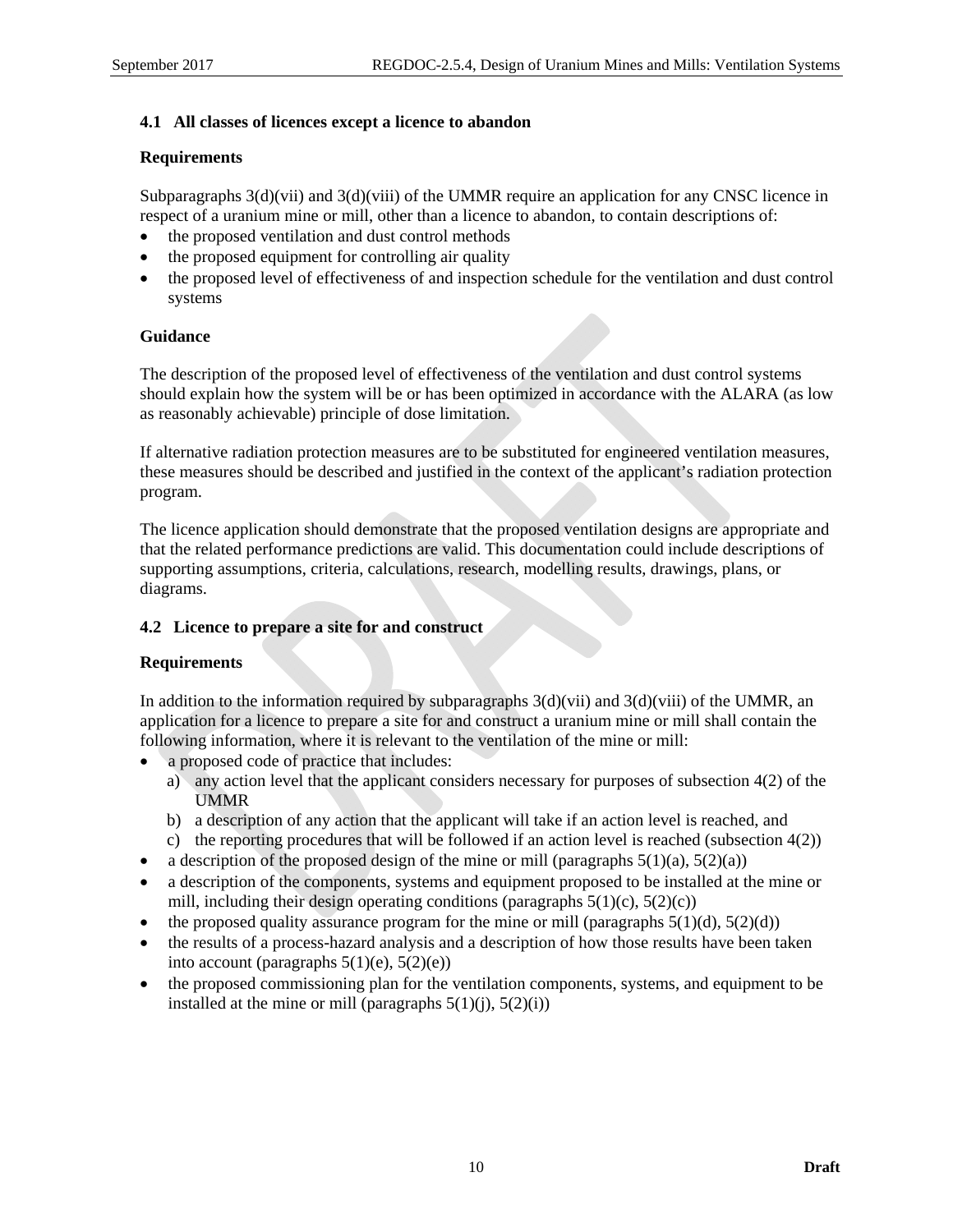#### **Guidance**

The information that is submitted to meet the information requirements listed above for a licence to prepare a site for and construct a uranium mine or mill should typically include such supporting details as:

- a description of any alarm system or component, including a main fan warning device, that will be installed to ensure that the ventilation system operates safely (subsection 11(a))
- a description of any design provisions to ensure effective separation of primary air intakes and exhausts
- a description of any proposed auxiliary ventilation systems
- the preliminary programs for monitoring air quality and quantity
- a description of the quantity and quality of air that is to be supplied to each workplace area;
- a description of the expected rate of air exchange in the workplace after installation of any proposed ventilation systems
- a description of the expected air quality in the workplace after installation of any proposed ventilation systems
- a description of any administrative provisions to ensure effective operation of the ventilation system
- proposed operating parameters for winter and summer; and
- any proposed measures to control the movement of radiation from unventilated to ventilated areas of underground mines

#### **4.3 Licence to operate**

#### **Requirements**

In addition to the information required by subparagraphs  $3(d)(vi)$  and  $3(d)(viii)$  of the UMMR, an application for a licence to operate a uranium mine or mill shall contain the following information, where it is relevant to the ventilation of the mine or mill:

a proposed code of practice that includes:

(a) any action level that the applicant considers necessary for purposes of subsection 4(2) of the UMMR

(b) a description of any action that the applicant will take if an action level is reached, and (c) the reporting procedures that will be followed if an action level is reached (subsection  $4(2)$ )

- the proposed policies, methods and programs for operating and maintaining the ventilation systems (paragraphs  $6(1)(c)$ ,  $6(2)(c)$ )
- a description of the structures, components, systems and equipment that have been constructed or installed at the mine or mill, and their design operating conditions as a result of commissioning (paragraphs  $6(1)(b)$ ,  $6(2)(b)$ )
- the results of any commissioning work (paragraph  $6(1)(a)$ )
- the measures to ensure that a person is designated to receive and respond to a warning signal provided by a main-fan warning device (subsection 11(b))
- the measures that are to be implemented to prevent any person or activity from interfering with the proper operation of the ventilation system (subsection 11(c) the measures that the applicant proposes to implement to protect the health and safety of workers if the ventilation system in the licensed workplace fails to function in accordance with the licence (paragraph  $12(1)(a)$ )
- the measures that the licence applicant proposes to implement to ensure, in the event of a ventilation system not functioning in accordance with a licence, that only the work that is immediately necessary to restore the system is performed in the affected workplace (paragraph  $12(1)(b)$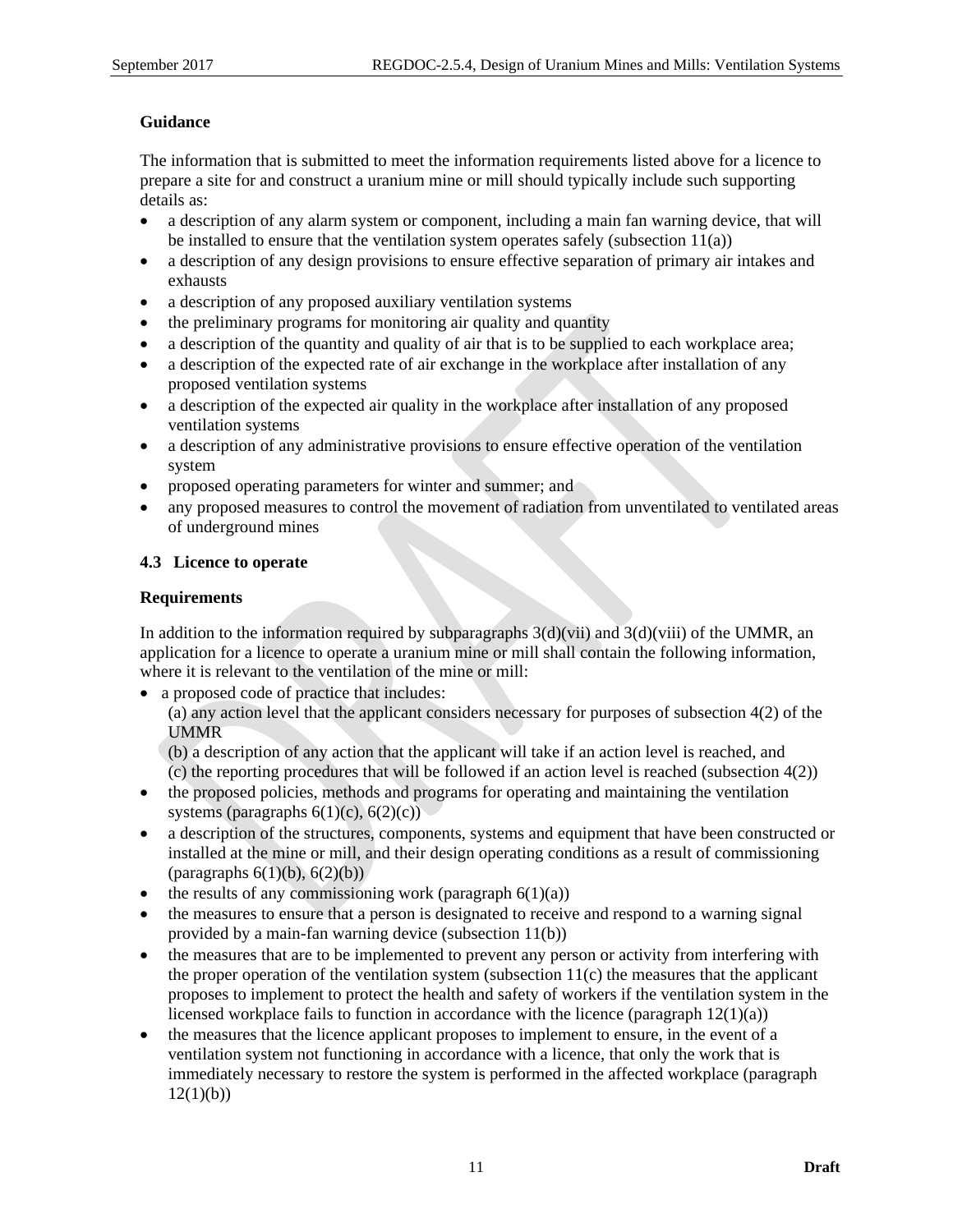how the licensee will inform a worker of the protective measures that have been taken and are to be taken in connection with any work necessary to restore a ventilation system (subsection 12(2))

#### **Guidance**

To meet the above requirements as they pertain to ventilation systems or related measures, an application for a licence to operate a uranium mine or mill should include or incorporate the relevant information, whether new or previously submitted.

Accordingly, an application to the CNSC for a uranium mine or mill operating licence should demonstrate that any engineered ventilation system will be operated, monitored and maintained in accordance with regulatory requirements. Typically, the application should describe:

- the dimensions, location and layout of ventilation ducts
- the location, type and use of all ventilation system controls and regulators
- the design, location and operation of any equipment or devices to measure air quality or air quantity
- the location of system air intakes and exhausts
- how the ventilation system has been constructed to meet any relevant conditions of the associated CNSC licence to prepare a site for and construct the facility
- any available results from the monitoring of the performance of the ventilation system during commissioning
- any planned changes with respect to the design, operation, monitoring, maintenance or performance of the engineered ventilation system
- any proposed code of practice with respect to the ventilation system
- the policies, methods and procedures for operating, maintaining and controlling the ventilation system

#### **4.4 Licence to decommission**

#### **Requirements**

In addition to the information required by subparagraphs  $3(d)(vii)$  and  $3(d)(viii)$  of the UMMR, the regulations stipulate that an application for a licence to decommission a uranium mine or mill shall contain the following information where it is relevant to the ventilation of the mine or mill.

• a proposed code of practice that includes:

(a) any action level that the applicant considers necessary for purposes of subsection 4(2) of the UMMR

(b) a description of any action that the applicant will take if an action level is reached, and (c) the reporting procedures that will be followed if an action level is reached (subsection  $4(2)$ )

- the proposed schedule for the decommissioning work, including the proposed starting date and the expected completion date of the decommissioning work and the rationale for the schedule  $subsection 7(a)$
- a description of the land, buildings, structures, components, systems, equipment, nuclear substances and hazardous substances that will be affected by the decommissioning (subsection 7(b))
- the proposed measures, methods and programs for carrying on the decommissioning (subsection  $7(c)$
- a description of the planned state of the site upon completion of the decommissioning work (subsection 7(d))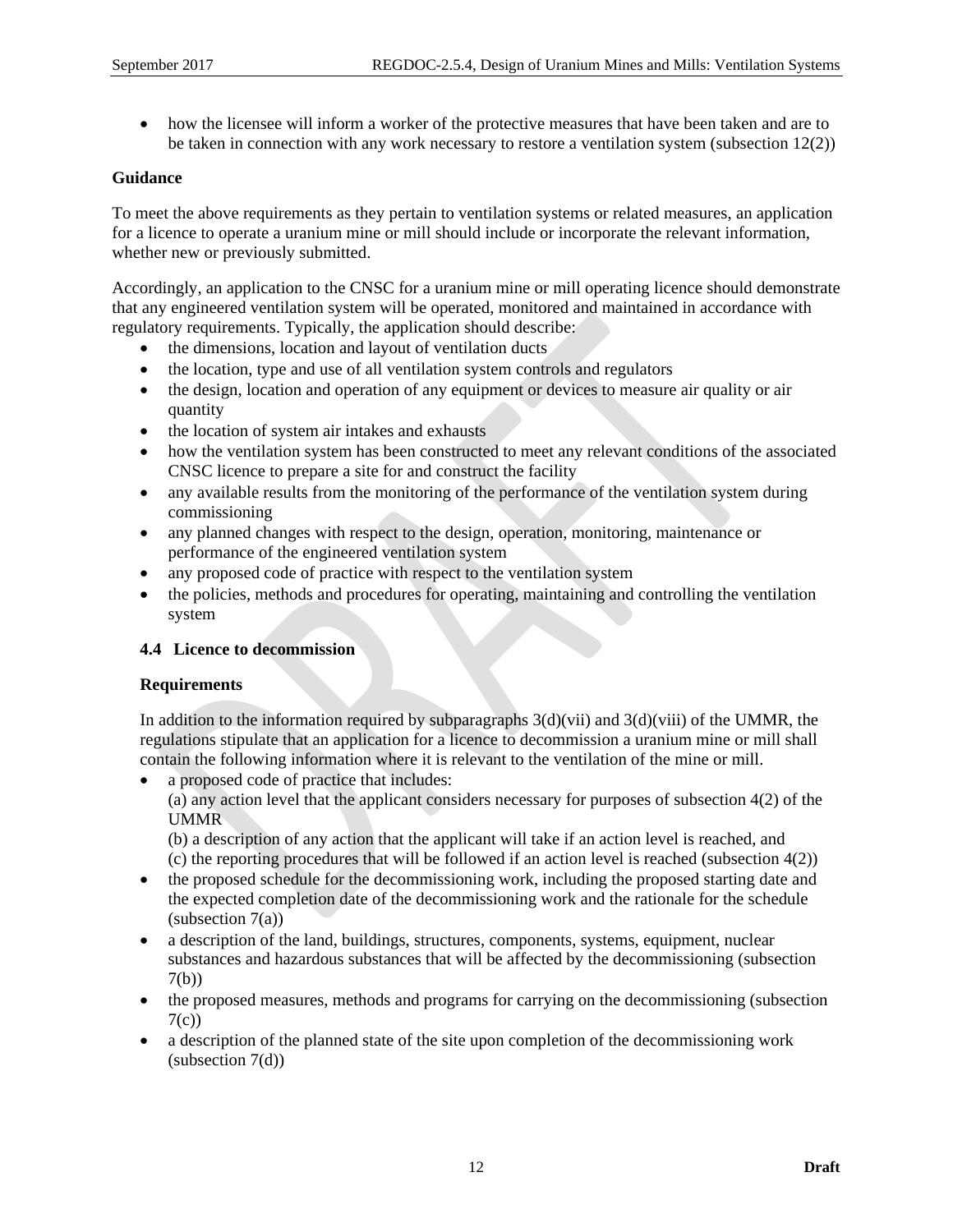#### **Guidance**

The information submitted in support of an application for a licence to decommission should address the requirements listed above to a level of detail and accuracy that demonstrates that the applicant has made adequate allowance for the health and safety of persons, national security and protection of the environment during decommissioning.

One example of making adequate allowance might be to provide enhanced ventilation during some or all decommissioning activities. This could involve the continued use, with or without modifications, of a ventilation system that was used during the operating phase, or the use of new measures. Accordingly, a licence applicant's preferred measures will typically be influenced by case-specific circumstances, such as whether previously installed ventilation systems have become radioactively contaminated during use, or whether the proposed ventilation systems are likely to become similarly contaminated upon use. To expedite regulatory review and licensing, the application for a decommissioning licence should address any such possibilities.

CNSC staff need to know the details of an applicant's proposed decommissioning plans, so that it can evaluate the adequacy of any proposed use or decommissioning of ventilation systems and equipment.

To help control radiation doses to workers and the public during decommissioning activities, action levels that involve ventilation activities or results can be incorporated into codes of practice at uranium mines or mill.

#### **5. Operational and Maintenance-Related Requirements**

#### **Requirements**

If a code of practice is referred to in a uranium mine or mill licence, the licensee is required by section 9 of the *Uranium Mines and Mills Regulations* (UMMR) to post a copy of the code of practice at a location within the uranium mine or mill that is accessible to all workers and where it is most likely to come to their attention.

Paragraph 10(a) of the UMMR obliges every CNSC licensee to establish, implement and maintain written procedures for the conduct of licensed activities. Accordingly, uranium mine and mill licensees that use ventilation systems to help protect their workers and the public must establish, implement and maintain written procedures to ensure that these systems operate effectively. These operating procedures should include provisions, such as inspection, surveillance or sampling programs, for purposes of evaluating, controlling and demonstrating the effectiveness of the associated systems.

Paragraph 10(b) of the UMMR further obliges licensees to train their workers to perform work in accordance with operating procedures. To meet this obligation as it relates to a ventilation system at a uranium mine or mill, the licensee must ensure that the workers who are responsible for following the ventilation-related operating procedures receive training to perform their work.

Paragraph 10(c) of the UMMR also obliges licensees to audit their workers for the purpose of verifying compliance with the relevant operating procedures for the conduct of licensed activities, including those for ventilation systems at uranium mines and mills.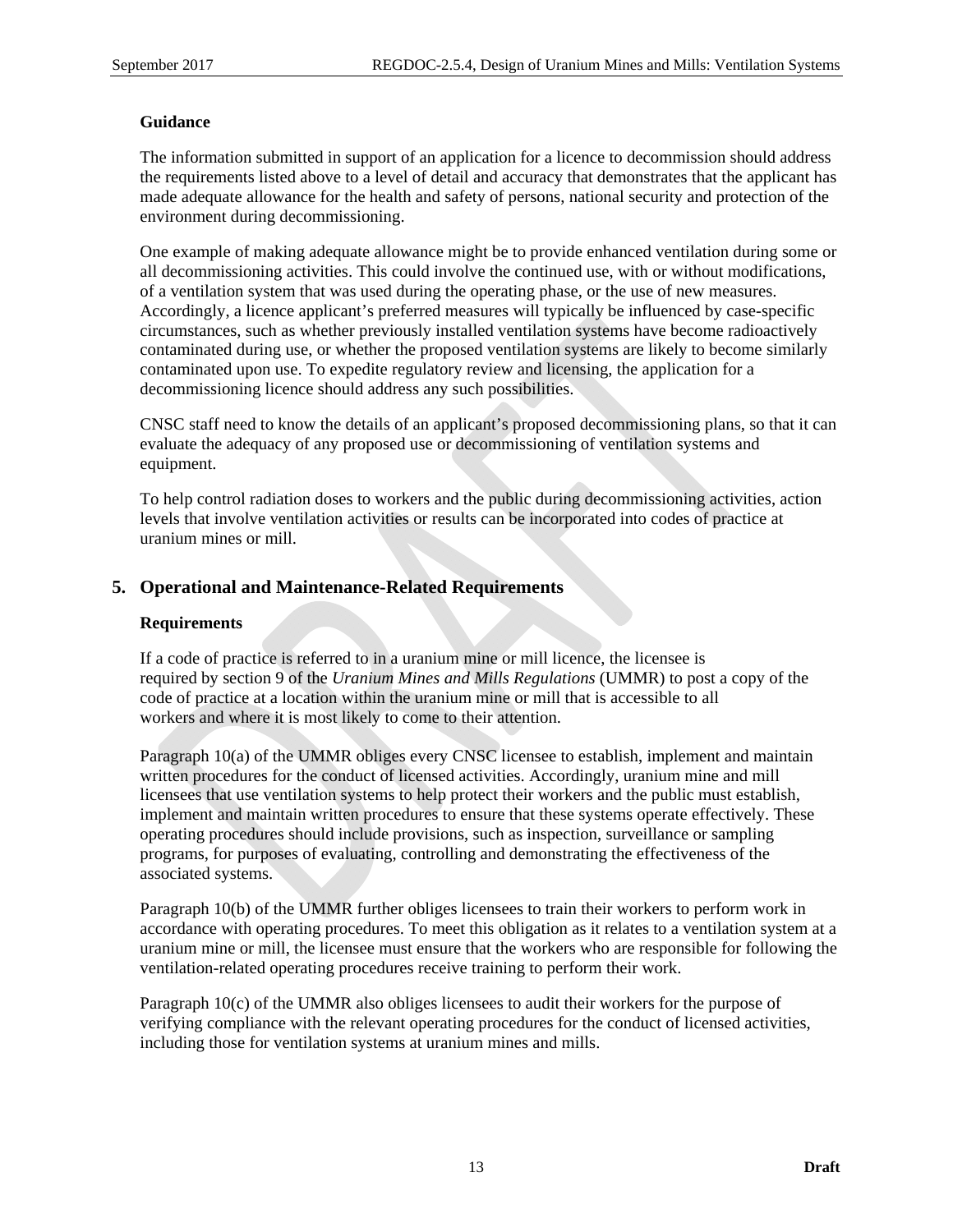Section 11 of the UMMR requires every licensee to:

- ensure that each main fan of the ventilation systems established in accordance with the licence is equipped with a device that provides a warning signal when the main fan is not functioning properly (paragraph 11(a))
- ensure that a person is designated to receive and respond to any warning signal provided by the main-fan warning device (paragraph 11(b))
- implement measures to prevent any person or activity from interfering with the proper operation of the ventilation systems (paragraph  $11(c)$ )

Where a ventilation system in a uranium mine or mill workplace is not functioning in accordance with the licence, section 12 of the UMMR requires the licensee to:

- implement alternative measure to protect the health and safety of the workers (paragraph  $12(1)(a)$
- ensure that only the work necessary to restore the ventilation system is performed in the workplace (paragraph 12(1)(b))

Subsection 12(2) of the UMMR stipulates that before a worker performs any work that is necessary to restore a ventilation system at a uranium mine or mill, the uranium mine or mill licensee shall inform the worker of the protective measures that have been taken, and are to be taken in connection with the work.

Section 16 of the UMMR requires every uranium mine or mill licensee to keep the following records that pertain to, or could pertain to, mine or mill ventilation systems:

- operating and maintenance procedures (paragraph  $16(1)(a)$ )
- $\bullet$  the design of the components and systems installed at the mine or mill (paragraph 16(1)(e))
- the method and relevant data used to ascertain the doses of radiation received by workers at the uranium mine or mill and the intake of radioactive nuclear substances by those workers (paragraph  $16(1)(f)$ )
- any measurement made in accordance with the licence or the regulations made under the Act (paragraph  $16(1)(g)$ )
- the inspections and maintenance carried out in accordance with the licence or the regulations made under the *Nuclear Safety and Control Act* (paragraph 16(1)(h))
- the quantity of air delivered by each main fan identified in the licence (paragraph  $16(1)(i)$ );
- the performance of each dust control system (paragraph  $16(1)(i)$ ) and
- the training received by each worker (paragraph  $16(1)(k)$ )

Section 16 of the UMMR requires uranium mine or mill licensees to:

- make the records referred to in subsection (1) available at the uranium mine or mill to the workers and a workers' representative (subsection 16(2))
- retain a record of the training received by workers employed at the uranium mine and mill (subsection 16(3))
- post at a location within the uranium mine or mill that is accessible to all workers, and where it is most likely to come to their attention, a record of the measurements made in respect of every workplace in accordance with the licence and the UMMR (subsection 16(4))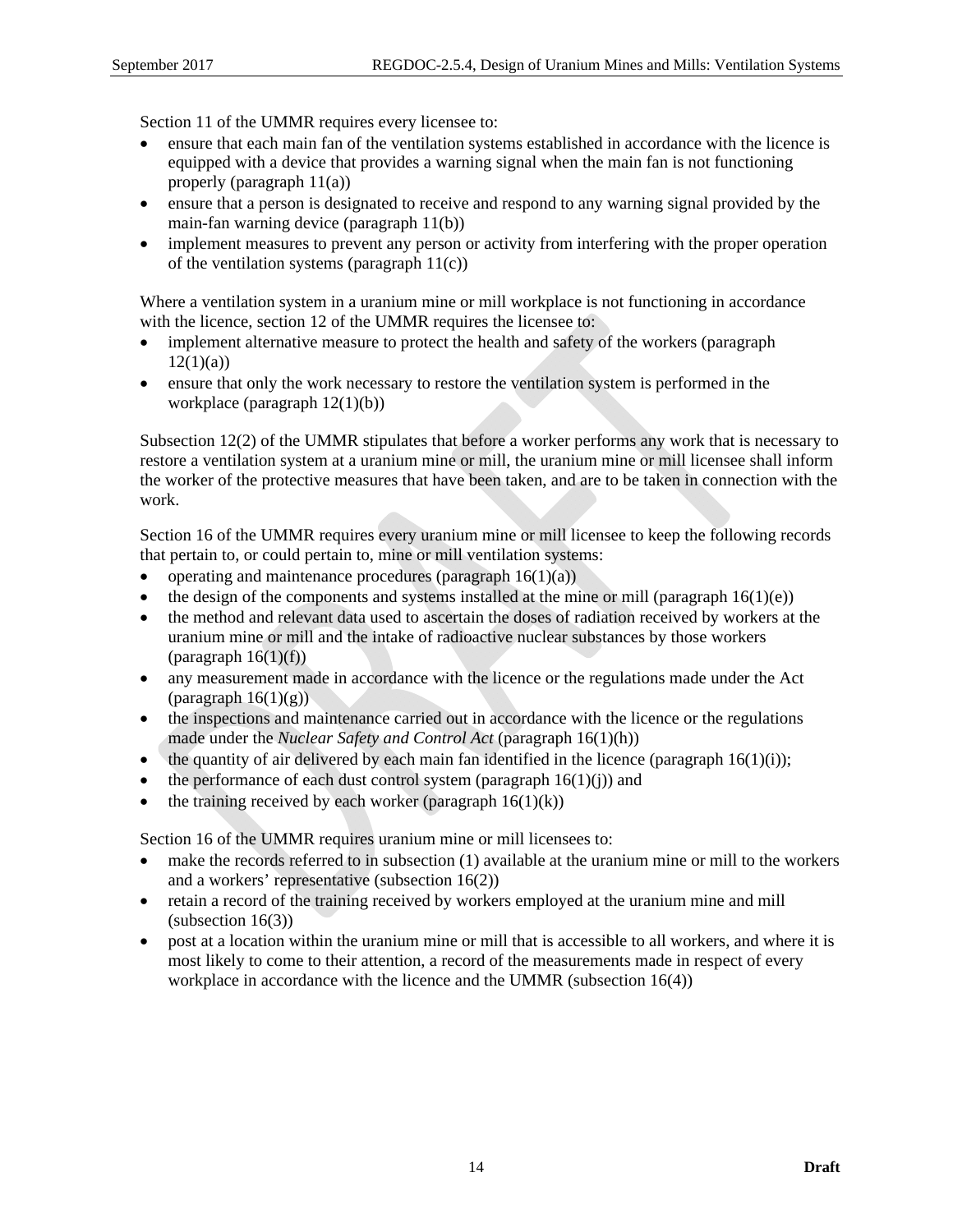# **Glossary**

For definitions of terms used in this document, see REGDOC-3.6, *Glossary of CNSC Terminology*, which includes terms and definitions used in the *Nuclear Safety and Control Act* and the regulations made under it, as well as in CNSC regulatory documents and other publications. REGDOC-3.6 is provided for reference and information.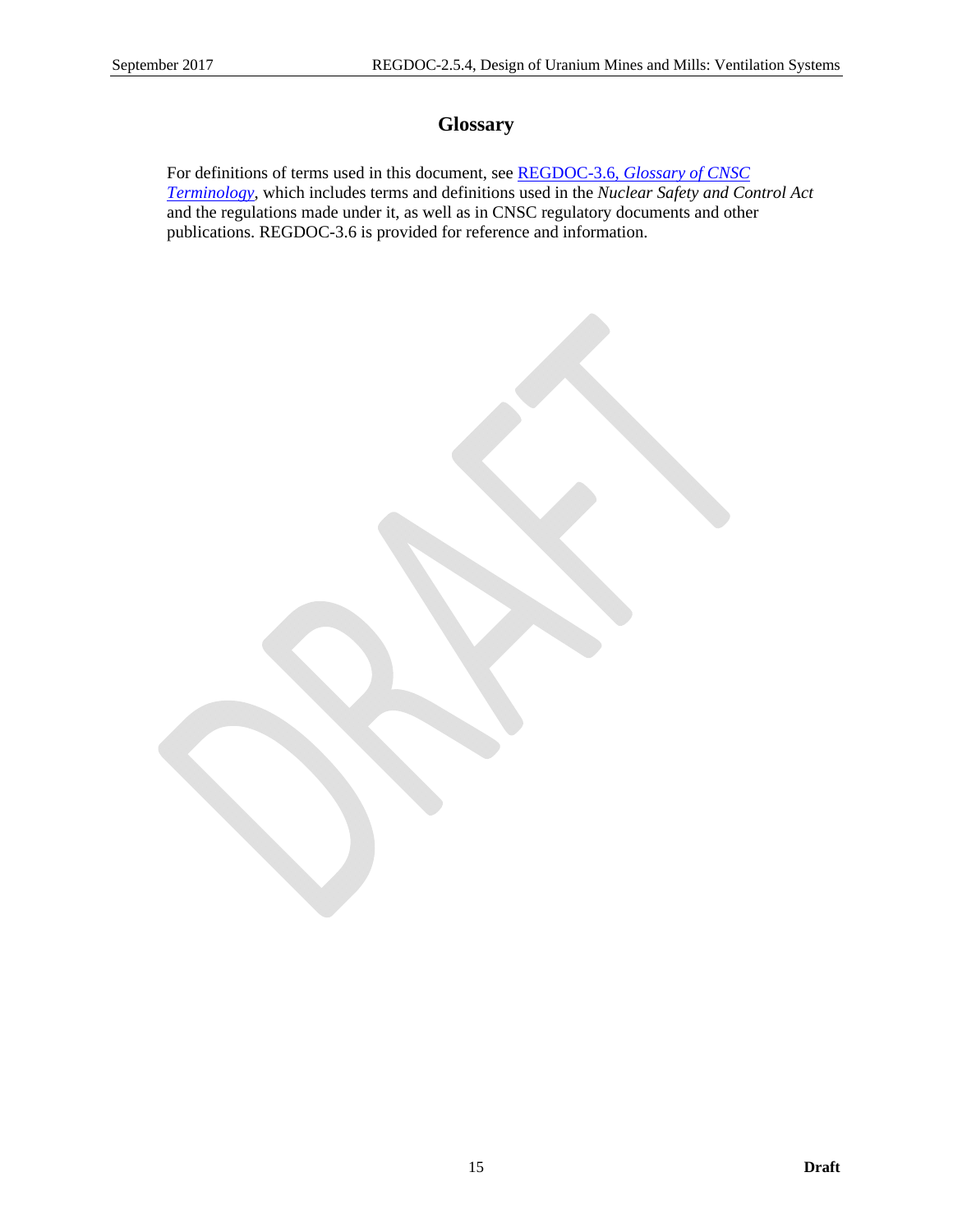### **References**

CNSC, REGDOC-3.5.1, *Licensing Process for Class I Facilities and Uranium Mines and Mills,* Ottawa, Canada, 2015.

CNSC, REGDOC-2.9.1, *Environmental Protection: Environmental Principles, Assessments and Protection Measures*, Ottawa, Canada, 2016.

CNSC, G-129, Revision 1, *Keeping Radiation Exposures and Doses "As Low as Reasonably Achievable (ALARA)"*, Ottawa, Canada, 2004.

CNSC, G-4, *Measuring Airborne Radon Progeny at Uranium Mines and Mills*, Ottawa, Canada, 2003.

CNSC, G-228, *Developing and Using Action Levels*, Ottawa, Canada, 2001.